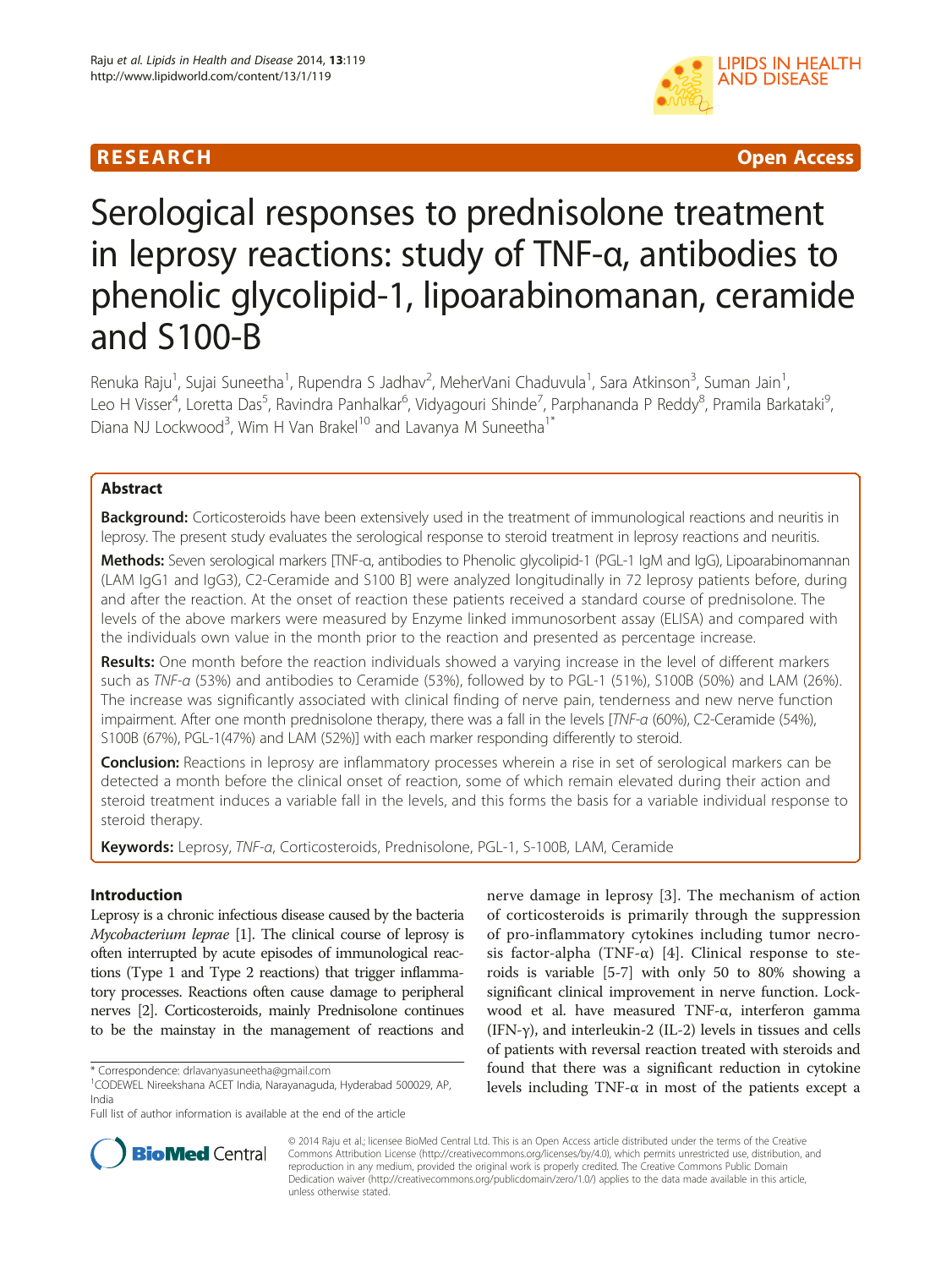few who continued to maintain elevated levels even after 28 days of treatment [\[8,9](#page-6-0)].

A longitudinal study of nerve function impairment in reaction (INFIR study) was carried out in a cohort of leprosy patients to identify potential early markers for reactions and nerve function impairment (NFI) [\[10](#page-6-0)]. The markers evaluated were Tumor necrosis alpha (TNF-α), antibodies to mycobacterial Phenolic glycolipid −1 (PGL-1) and Lipoarabinomannan (LAM) and antibodies to cell surface component Ceramide and cytosolic and membrane component S100-B and the dynamics of these markers studied as they have been implicated in the pathogenesis of reactions and nerve damage. Cross sectional analysis carried out on these plasma markers at the time of diagnosis did not show any significant differences in the group of patients with or without reaction [\[10,11](#page-6-0)] and hence we designed a novel analysis based on individualistic responses of plasma markers to steroid therapy. The response of these markers to steroid therapy over time was investigated. The present study was carried out in 72 MB patients of this cohort who developed reaction and the samples were analyzed before, during and after the reactional event. The markers were compared with individuals own 'pre-reaction time' and 'post reaction time' levels and each of the patients were treated with standardized steroid therapy [[11\]](#page-6-0). Inter individual differences in immunological responses is common observation. However, our hypothesis is that individual show variable response to serological markers during steroid treatment. Additionally, we found that there were no reports on the in vitro effect of steroids on TNF-α production in short term cell culture in leprosy patients and therefore carried out an in vitro study.

In the present study we have evaluated seven serological markers concomitantly before, during and after the reactions in patients treated with steroids.

## Materials and methods

Permission for the INFIR (ILEP Nerve Function Impairment in Reactions) cohort study was obtained from the Indian Council of Medical Research and ethical approval was given by the Research Ethics Committee of the Central JALMA Institute for Leprosy in Agra. Informed consent was obtained from all patients at each center where subjects were recruited.

## Study population

The INFIR cohort comprised of 303 newly registered patients at The Leprosy Mission (TLM) hospitals in Naini and Faizabad, in Uttar Pradesh, India. These patients were followed up for 2 years and serum samples were collected every month in the first year and alternately in the second year. For the present study 72 patients in

reactions were selected out of which borderline tuberculoid (BT) were 45 (with bacillary index (BI) 0 to1), borderline lepromatous (BL) were 22 and lepromatous leprosy (LL) were 5 (with BI 1 to 5). All patients were put on WHO multidrug therapy (MDT). A detailed description of the study design has already been published [[11,12\]](#page-6-0). Patients who were clinically diagnosed with Type I and/or nerve function impairment (NFI) were treated with prednisolone according to the standard protocol [[12-14](#page-6-0)] for reactions and neuritis (daily dosage not exceeding 1 mg/kg body weight for 3–6 months). The patients who presented with reactions or recent NFI at recruitment were excluded from the present analysis. A group of 72 patients were identified who developed a reaction (considered an event) and NFI during the course of follow up and formed the focus of this analysis. A separate data sheet was prepared which enabled us to concomitantly evaluate all the plasma markers.

In these 72 patients a sample of serum was available one month prior to the reaction, at the time of reaction and one month after the reaction. The samples were analyzed for seven serological markers PGL-1 (IgM & IgG), LAM (IgG1 & IgG3), Ceramide and S100 antibodies and cytokine TNF-α by ELISA. Serological markers were measured by optical density (OD) at 450 nm [(TNF-α & Ceramide) Figure [1a](#page-2-0) & b] and was converted into arbitrary units [(PGl-1 IgM & IgG and LAM IgG1 and IgG3) Figure [1](#page-2-0)c to g)] for graphical representation. Individual patient values were compared with the reaction time measure as the percentage increase or decrease of their own levels. This type of analysis helped us to normalize inter-subject variation in the level of markers.

## **FLISA**

Antibodies to PGL-1 (IgM & IgG), LAM (IgG1 & IgG3), Ceramide, S100 and cytokine TNF-α were measured by ELISA. Antigens were to be tested were originally dissolved in suitable solvent like de-ionized water (S-100 and PGL-1), or 70% methanol in PBS (ManLAM) or chloroform: methanol (3:1) and further dilution was carried out in absolute alcohol (0.5 mg/ml) in PBS (ceramide). ELISAs were carried out in 96 well plates (Immulon & Dynatech) coated with the antigen at a concentration of 0.1 mg/well in 0.05 M carbonate-bicarbonate buffer pH 9.6 by incubating overnight at 37°C (for S-100, PGL-I and LAM). For anti-ceramide, the antigen was further diluted in absolute alcohol then suspended in PBS and sonicated immediately prior to coating to obtain uniform suspension. Optical density (OD) of all the markers was measured at 450 nm. The details of ELISA and methodology have been presented in an earlier publication [\[10\]](#page-6-0).

Additionally,  $TNF-\alpha$  production in cultured lymphocytes was measured in treated leprosy patients  $(n = 13)$ and healthy subjects  $(n = 11)$ .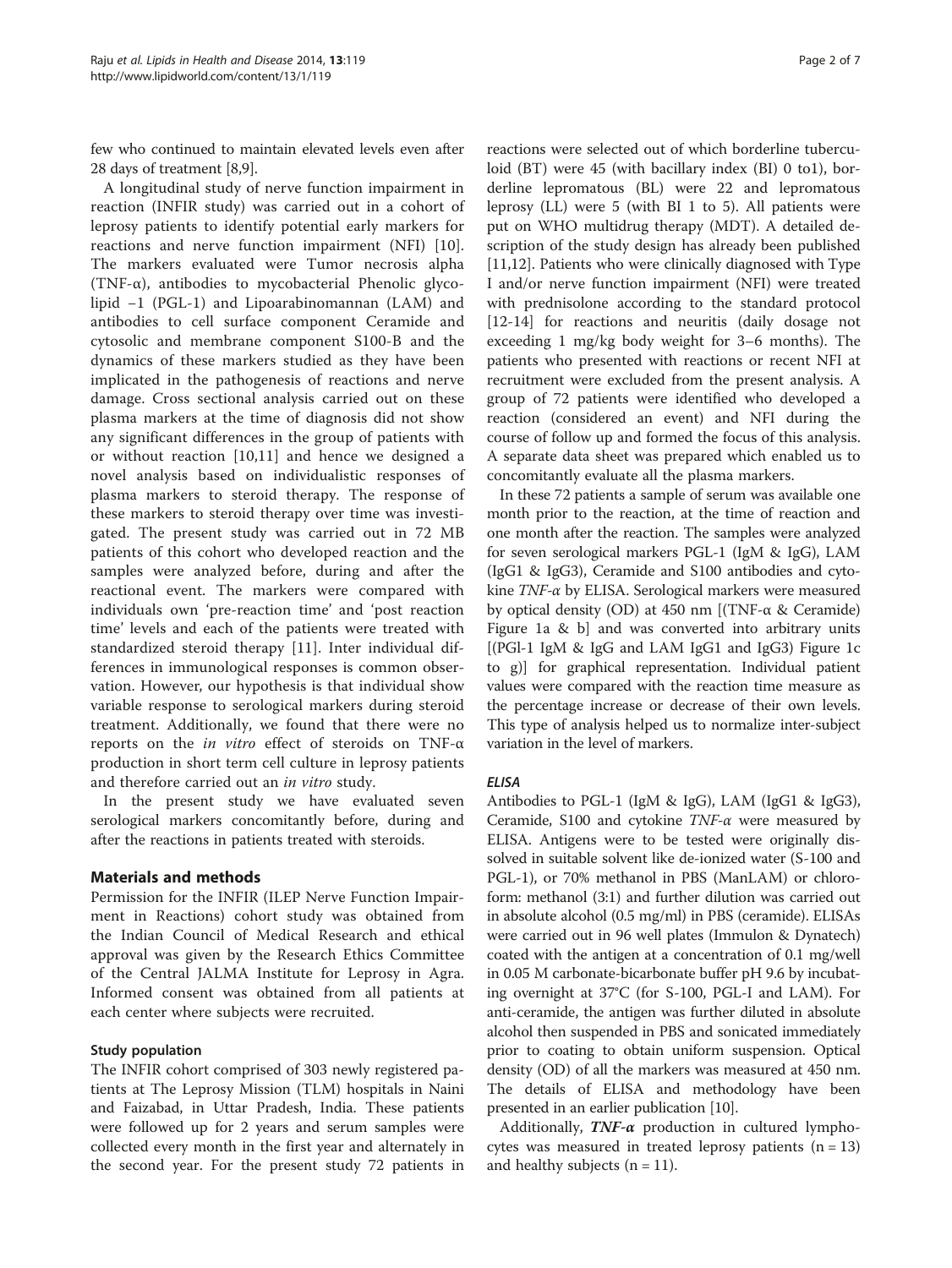<span id="page-2-0"></span>

## PBMC cell culture

Peripheral blood mononuclear cultures were set up with isolated lymphocytes from leprosy [[15](#page-6-0),[16](#page-6-0)]. In brief, 5 ml of heparinized venous blood was collected from 13 treated

leprosy patients and 11 healthy subjects. Equal numbers of cells of each sample were taken for the stimulation assay.  $2 \times 10^6$  cells/well were used for culture [\[17\]](#page-6-0). Stimulation of cells was carried out by phytohemagglutinin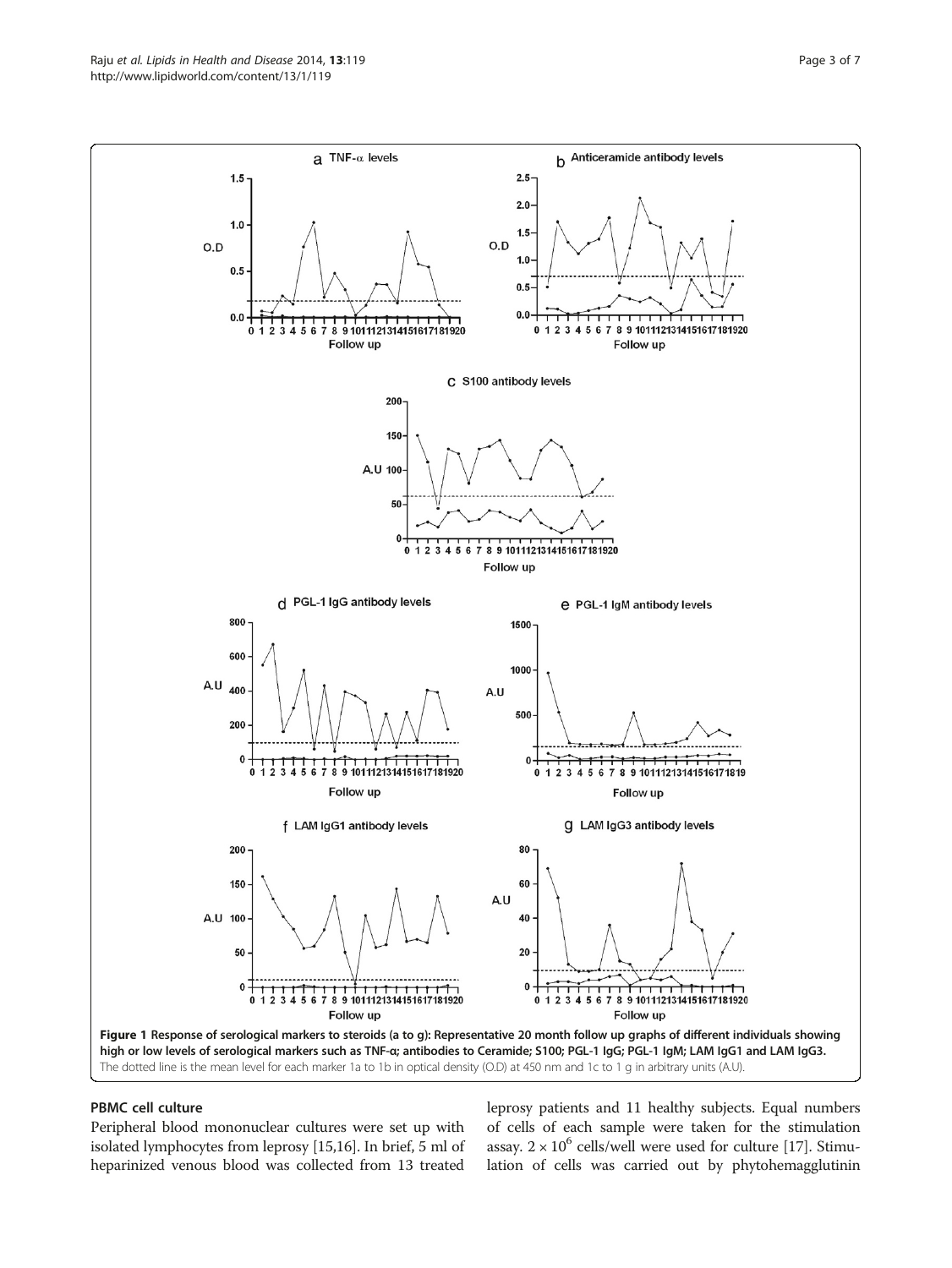<span id="page-3-0"></span> $[(PHA) (5 μg/ml)],$  Concanavalin A  $[(Con A) (10 μg/ml)]$ and methyl prednisolone (5 μg/ml) [(Sigma, St. Louis, USA; Pharmacia and Upjohn company, Michigan, USA)]. Cultures were incubated at  $37^{\circ}$ C in a 5% CO<sub>2</sub> incubator. Cells were cultured for 24 hr and the supernatant was stored at −70°C until the TNF-α ELISA (R & D Systems, UK) was carried out. TNF-αlevel in un-stimulated, PHA and Con A and methyl prednisolone treated cells were arbitrarily taken as 100% in both leprosy and healthy subjects.

## Statistical analysis

The results of ELSIA & in vitro levels of TNF-α were expressed as percentages and mean ± SD respectively and the data were analyzed statistically by the ANOVA one-way analysis of variance (F) using GraphPad Prism version 5.

## Results

## Serological markers during the follow up

Individuals expressed high or low levels of serological markers during the 2 year follow up. Figure [1](#page-2-0)a-g shows individuals representing high and low levels of each marker TNF-α, antibodies to Ceramide, S100, PGL-1 (IgM & IgG) and LAM (IgG1 & IgG3). Variable periodicity of peak occurrence of serological markers could be observed in individuals.

## Percentage change in levels of serological markers before, during and after reaction

Seventy two patient samples were analyzed for all the seven markers mentioned earlier. The analysis was carried out at three time points i.e., before, during and after the reaction. Prednisolone was initiated at the time of reaction. At the time point of the reaction all seven markers levels were considered 100% (arbitrary) to which before and after the reactional levels were compared. Table 1 shows the increase or decrease of the

Table 1 Individuals showing increase and decrease of serological markers before & after reaction

| S. no            | Serological<br>markers<br>$(n = 72)$ | <b>Before the</b><br>event<br>increase | After the<br>event decrease | Range of<br>inhibition (%) |  |  |
|------------------|--------------------------------------|----------------------------------------|-----------------------------|----------------------------|--|--|
| 1.               | Ceramide                             | 38 (53%)                               | 39 (54%)                    | 6.4 to 99.5                |  |  |
| $\mathfrak{D}$   | S100                                 | 36 (50%)                               | 48 (67%)                    | 1.7 to 100                 |  |  |
| 3.               | PGL IgG                              | 37 (51%)                               | 35 (49%)                    | 6.1 to 89                  |  |  |
| $\overline{4}$ . | PGL IgM                              | 35 (49%)                               | 32 (44%)                    | 5.3 to 86                  |  |  |
| 5.               | LAM IgG1                             | 23 (32%)                               | 37 (51%)                    | 22.2 to 96.6               |  |  |
| 6.               | LAM IgG3                             | 29 (40%)                               | 38 (53%)                    | 5.3 to 100                 |  |  |
| 7.               | $TNF-\alpha$                         | 38 (53%)                               | 43 (60%)                    | 9.4 to 99                  |  |  |

Individuals showing increase a month before the reaction and decrease a month after the reaction and the percentage inhibition (in parentheses) profile of each serological marker with the prednisolone treatment.

seven markers before and after reaction. Out of seven markers before reaction the levels of TNF-α and Ceramide showed maximum increase of 53% and LAM showed minimal increase of 36%.

The percentage of individuals showing an increase in the level of markers one month prior to reaction was in the order of - 53%  $TNF-\alpha$  and 53% Ceramide antibody, 51% PGL IgG antibody, 49% PGL IgM antibody, 50% S100 antibody, 40% LAM IgG3 antibody and 32% LAM IgG1 antibody (Table 1).

Fold change in the levels of the seven serological markers before, during and after reaction were shown in Figure [2.](#page-4-0) We designed a comparison with the value of each molecule one month prior to the reaction as the baseline measure. Then to normalize intra subject variations, percentage increase and decrease (after steroid therapy) to the baseline measure was derived.

Quantitative increase in levels of all seven markers a month prior to reaction was found only in a single individual and all were decreased a month after reaction with steroid therapy in only two individuals. All the other individuals showed an increase of any of the seven markers in a combination of 2 to 6 markers before reaction. When any one of the seven tests were carried out on an individual patient an increase level of markers before the reaction was observed only in 7% whereas when any of two or more tests (out of 7 tests) were carried out there was an increase to 89% (Table [2](#page-4-0)).

When the same analysis was done on the subjects a month after the reaction with any single test only 4.2% showed a decrease; however any of two or more tests in combination showed a decrease of 93.4%. Maximum inhibition was observed in S100 antibody (67%) followed by TNF-α (60%). The range of inhibition for each of the seven serological markers varied from individual to individual (Table 1).

## Association of serological marker levels at time of reaction with nerve damage

Of the patients, 53.2% showed an increase of any three or four serological markers before the reaction showed clinically either individually or in combination an increase of nerve pain, nerve tenderness and new NFI at the time of reaction (Table [2\)](#page-4-0).

## In-vitro effect of methylprednisolone on TNF-α release

PBMCs derived from leprosy and healthy subjects were stimulated and cultured in the presence of PHA, Con A and methylprednisolone. The levels of TNF-αin unstimulated media in *healthy and* leprosy are  $40 \pm 18$  pg/ml  $(0.23 \pm 0.11)$  and  $16 \pm 7$  pg/ml  $(0.09 \pm 0.05)$  respectively (Table [3](#page-5-0)). The extent of TNF- $\alpha$  inhibition in healthy subjects for methylprednisolone was 53.1% and in leprosy affected was 65.3%. There was no significant difference in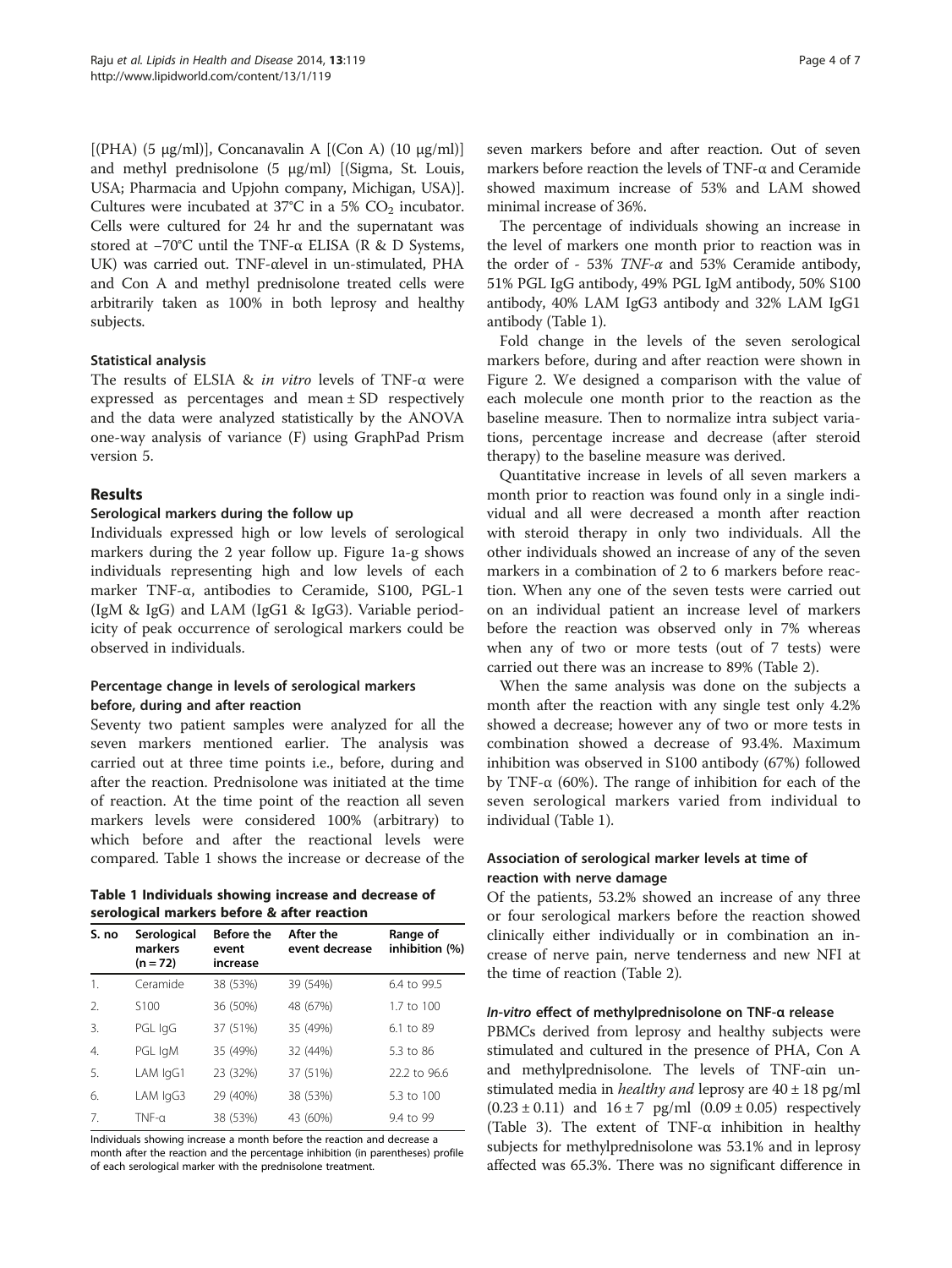<span id="page-4-0"></span>

steroid therapy.

the inhibition patterns of TNF-αlevel between healthy subjects and leprosy.

## **Discussion**

It is estimated that 2.1 million people around the world have deformities due to leprosy. Reactions and nerve damage in leprosy require prompt and adequate treatment with steroids/anti-inflammatory drugs failing which permanent deformities result [\[18,19\]](#page-6-0). Each of the markers mentioned earlier have been found to play a role in the pathogenesis of reactions and nerve damage in leprosy by other groups [[10,19,20\]](#page-6-0). However each of these have not been studied individually and together in a single individual with values before, during and after a reaction.

We hypothesized that individuals respond differentially to steroids and that is reflected in increase or decrease of the levels of these serological markers and this variability is associated with reactions and nerve damage.

The follow up data of patients with leprosy reactions showed (Figure [1](#page-2-0)a to g) spikes at periodic intervals suggesting simmering inflammation in leprosy. The periodic increase and decrease in the markers could be due to the release of processed mycobacterial antigen into the immunological milieu and the concomitant rise of inflammatory markers. Similar phenomenon was observed in other progressive neurodegenerative diseases such as Multiple Sclerosis [\[21\]](#page-6-0).

Of the individuals, 47% showed an increase in the level of markers when compared to their own individual existing level before the reaction. This is a unique analysis comparing the individual's level of each molecule to their existing level prior and after reaction. The individual variability in the level of expression of markers were normalized and presented as percentage increase or decrease. This finding established that leprosy patients show a variable increase of different markers before reaction. Our analysis showed two or four serological markers when

| S. no | No of<br>serological<br>markers | % increase in<br>serological<br>markers before<br>reaction $(n = 72)$ | % decrease in<br>serological<br>markers after<br>reaction $(n = 72)$ | During the reaction percentage increase |                  |                                               |
|-------|---------------------------------|-----------------------------------------------------------------------|----------------------------------------------------------------------|-----------------------------------------|------------------|-----------------------------------------------|
|       |                                 |                                                                       |                                                                      | Nerve pain                              | Nerve tenderness | <b>New Nerve Function</b><br>Impairment (NFI) |
|       | One                             |                                                                       | 4.2                                                                  | 20                                      |                  | 80                                            |
| 2.    | Two                             | 15.3                                                                  | 14                                                                   | 36.4                                    |                  | 72.7                                          |
|       | Three                           | 31                                                                    |                                                                      | 31.8                                    | 27.2             | 54.5                                          |

4. Four 22.2 26.4 62.5 31.2 43.7 5. Five 14 21 20 20 20 60 6. Six 6 7 25 25 25 7. Seven 1.4 3 0 0 100

Any of the serological markers TNF-α, antibodies to Ceramide; S100; PGL-1 IgG; PGL-1 IgM; LAM IgG1 and LAM IgG3 increased one month before the reaction and decreased a month after the reaction and their association with clinical symptoms of nerve pain, nerve tenderness and new nerve function impairment.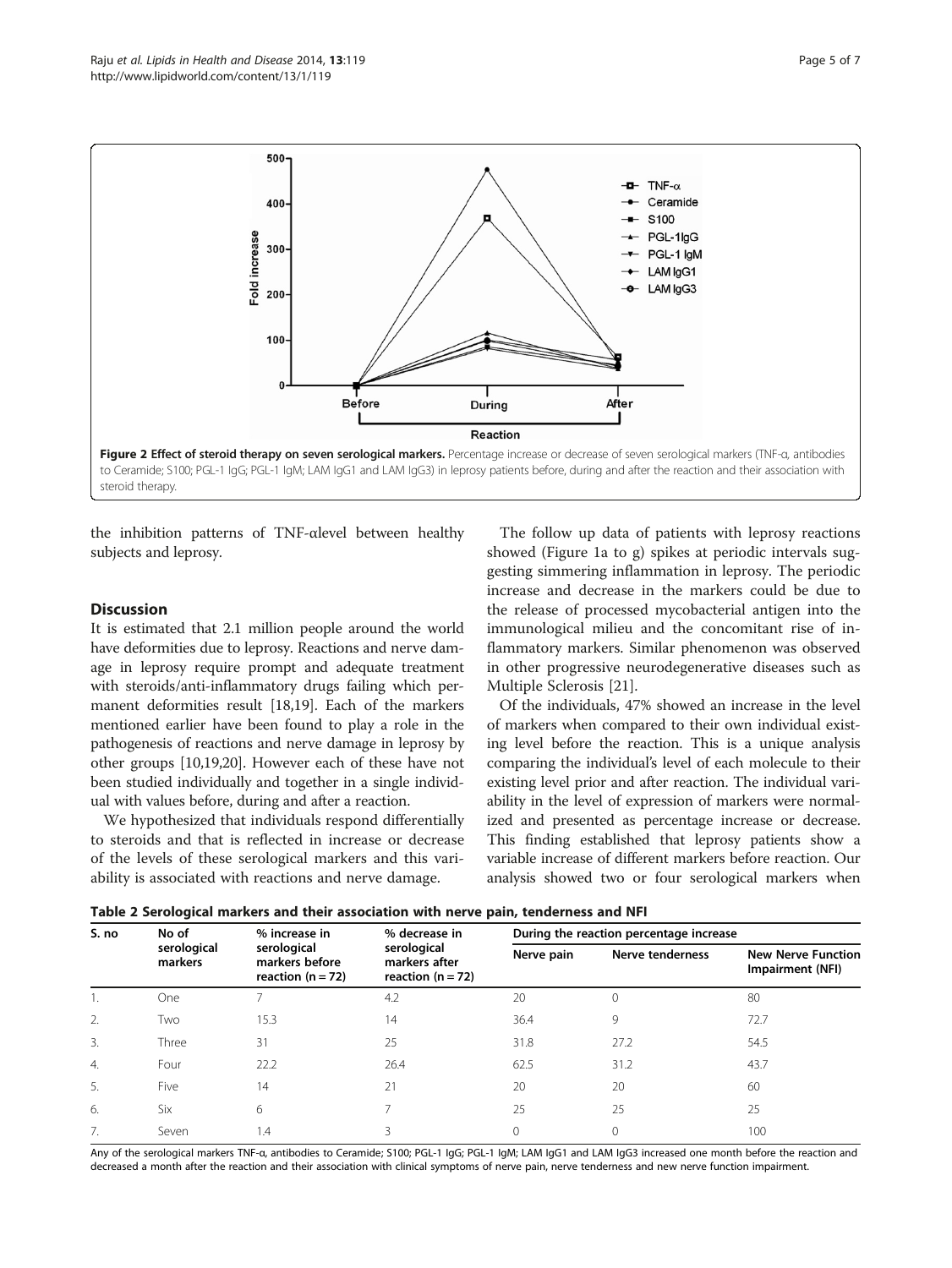<span id="page-5-0"></span>Table 3 In vitro TNF-α levels in stimulated peripheral blood mononuclear cells (PBMC)

|   | S. no Description                        | $(n = 11)$    | Healthy subjects Leprosy patients<br>$(n = 13)$ |
|---|------------------------------------------|---------------|-------------------------------------------------|
|   | Unstimulated Media                       | $0.23 + 0.11$ | $0.09 + 0.05$                                   |
| 2 | $PHA + conA$                             | $0.81 + 0.66$ | $1.08 + 0.56$                                   |
| Κ | Methyl prednisolone (DC) $0.42 \pm 0.46$ |               | $0.22 + 0.08$                                   |

In vitro TNF-α levels in unstimulated media, PHA + conA stimulated and methyl prednisolone (DC) was expressed as optical density (OD) as mean ± SD.

tested in combination showed about 70% sensitivity to detect reaction. The maximum fold increase was observed in Ceramide antibody followed by TNF-α, followed by S100 antibody and PGL-1 (Table [1](#page-3-0) and Figure [2](#page-4-0)) suggesting the combination of these four serological markers could be a choice to understand reaction and their relationship to nerve damage. In addition, to the above mentioned four serological markers other inflammatory and autoimmune markers which have a fold increase such as Interferoninducible protein-10 (IP-10) [\[22\]](#page-6-0) and Myelin P0 [[23](#page-6-0)-[25](#page-6-0)] should be explored for understanding the nerve damage.

As shown in Table [1](#page-3-0) nerve pain, tenderness, new NFI was considered at the time of reaction and were correlated with increase in any of the serological markers individually or in combination. When all seven markers showed an increase during reaction it was associated with new nerve function impairment. The markers were not significantly different a month after the reaction. The major limitation or constraint in leprosy studies is defining the onset of infection and the exact time point of reaction and nerve damage which creates a difficulty in the enrollment of homogenous patient group. Further studies would help in understanding the association between clinical symptoms (nerve pain, nerve tenderness and new NFI) and serological markers during progression of nerve damage.

We studied the steroid response after the reaction and our analysis showed a cumulative decrease in the levels of the markers about 65.4% (when four serological markers were tested at a time). The maximum decrease was observed in antibodies to S100, TNF-α and antibodies to Ceramide & LAM (Table [1\)](#page-3-0). A study on steroids treatment of reaction and changes in the inflammatory cytokines showed that TNF-αand other cytokines continue to be produced for a considerable time during and after the reaction [[17](#page-6-0)] suggesting that a sustained inhibition of the inflammatory process is warranted in the management of reactions. As clinical reactions are known to precede nerve damage, inhibition of S100 antibody and TNF-α in reaction could be a molecular mechanism by which reactions are controlled, thus facilitating a quick recovery of nerve function in leprosy.

Steroids have been the mainstay of treatment of reactions and prevention of nerve impairment. Even though

the number of samples assayed by in vitro were small, PBMC when stimulated with PHA/Con A showed a significant increase in TNF-αproduction in patients as compared to healthy subjects (Table 3). Inhibition of TNF- $\alpha$  by steroid (DC) was 65.3% by in vitro as compared to 60% in vivo (Table [1](#page-3-0)) suggesting partial response in leprosy reactions. The present study has shown that steroids do not produce a consistent and/or sustained suppression of all the markers associated with reaction and nerve damage. There is a need for alternate drug combinations to manage reaction and prevent nerve damage. Azathioprine and thalidomide are now being used as substitutes for steroids [\[26-28](#page-6-0)]. Considering the serological & in vitro results this study recommends a combination of steroids and other drugs that can effectively prevent leprosy nerve damage.

In conclusion, this study helps in understanding the responses of a leprosy individual in reaction to steroids in vivo and in vitro. There is a heterogeneity in the immunological responses to steroids and suggest that the future therapies should be multi component and individually tailored. Inhibition of autoantibodies with steroids could be a significant mechanism in preventing nerve damage. An increase in the serological markers before a reaction had an association with clinical symptoms and signs of nerve pain, tenderness, and new NFI and thus needs to be considered in the management of nerve damage. Identification of steroid responders and non-responders by an in vitro test could benefit the physician in better management of reactions and nerve damage.

Future studies on protein microarray would provide a comprehensive evaluation of other inflammatory and regulatory markers that are involved in leprosy reaction and that are down regulated in response of prednisolone therapy. Furthermore it would be interesting to study whether similar immunological and molecular mechanisms occur in Type II reactions of leprosy and the role of steroids treatment in nerve damage.

#### Competing interests

The authors declare that they have no competing interests.

#### Authors' contribution

RR, SS, MC, LMS wrote the manuscript. RSJ designed PGL, LAM and S100B experiments. RK and VS conducted PGL, LAM and S100B experiments. RR, CM, LMS designed and conducted TNF-α and Ceramide experiments. SA designed in vitro steroid assay. RR, LMS, MC, RSJ, RK, VS helped in the analysis of the data. SS, LD, SJ, PB, DL are the clinicians involved in the study. LV & PPR was involved in the editing of MS. WVB is the project coordinator of INFIR. All authors read and approved the final manuscript.

#### Acknowledgements

INFIR project was financially supported by Follereau Luxembourg, LEPRA UK and The Leprosy Mission International. We acknowledge the support of Novotel Accor and ACET UK for the research support for CODEWEL Nireekshana. Karuna D. Sagili was INFIR project technician and we acknowledge her contribution.